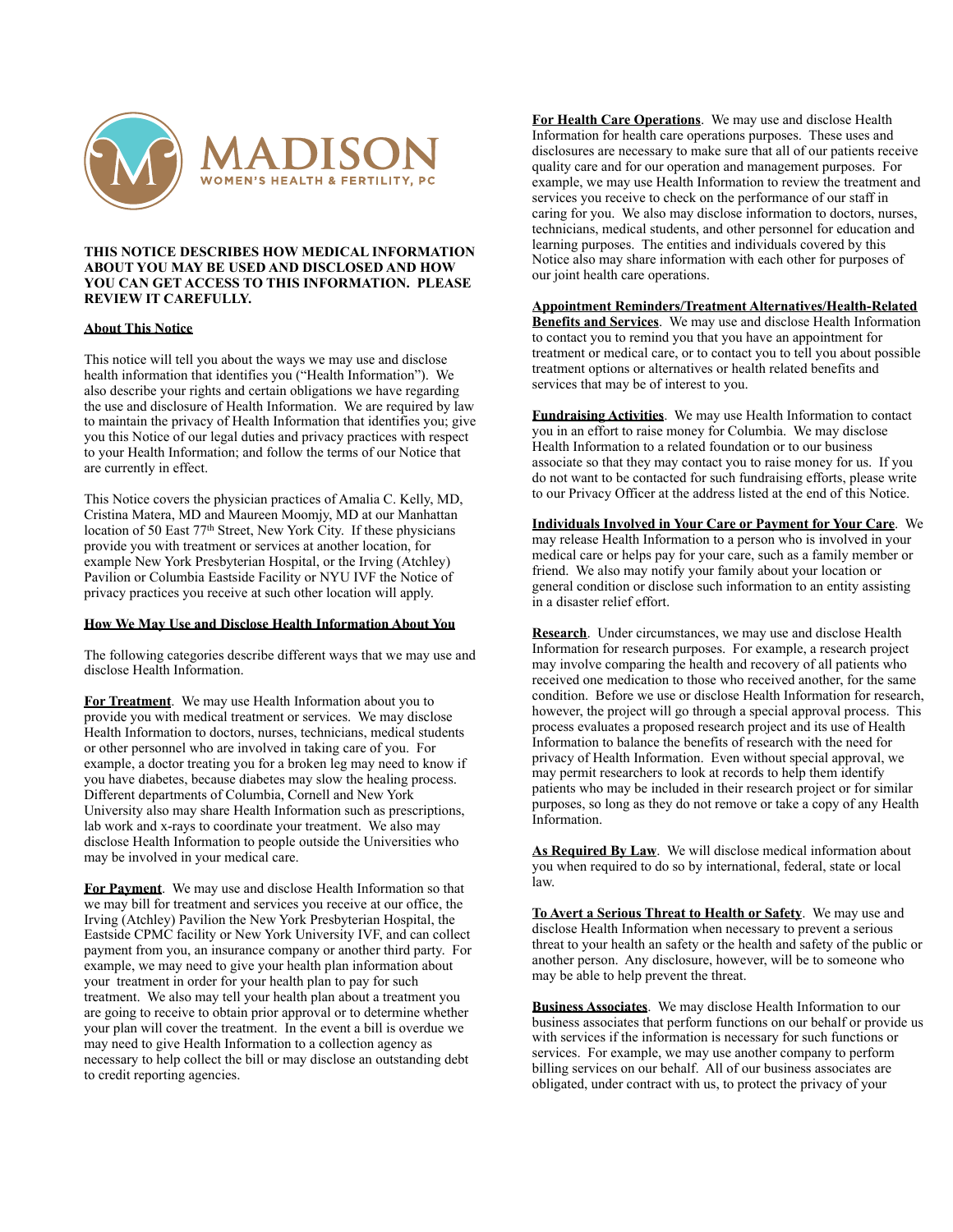information and are not allowed to use or disclose any information other than as specified in our contract.

**Organ and Tissue Donation**. If you are an organ or tissue donor, we may release Health Information to organizations that handle organ procurement or organ, eye or tissue transplantation or to an organ donation bank, as necessary, to facilitate organ or tissue donation and transplantation.

**Military and Veterans**. If you are a member of the armed forces, we may release Health Information as required by military command authorities. We also may release Health information to the appropriate foreign military authority if you are a member of foreign military.

**Worker's Compensation**. We may release Health Information for workers' compensation or similar programs. These programs provide benefits for work-related injuries or illness.

**Public Health Risks**. We may disclose Health Information for public health activities. These activities generally include disclosure to: a person subject to the jurisdiction of the Food and Drug Administration ("FDA") for purposes related to the quality, safety or effectiveness of an FDA-regulated product or activity; prevent or control disease, injury or disability; report births and deaths; report child abuse or neglect; report reactions to medications or problems with products; notify people of recalls of products they may be using, a person who may have been exposed to a disease or may be at risk for contracting or spreading a disease or condition; and the appropriate government authority if we believe a patient has been the victim of abuse, neglect or domestic violence and the patient agrees or we are required or authorized by law to make such disclosure.

**Health Oversight Activities**. We may disclose Health Information to a health oversight agency for activities authorized by law. These oversight activities include, for example, audits, investigations, inspections, and licensure. These activities are necessary for the government to monitor the health care system, government programs, and compliance with civil rights laws.

**Lawsuits and Disputes**. If you are involved in a lawsuit or a dispute, we may disclose Health Information in response to a court or administrative order. We may also disclose Health Information in response to a subpoena, discovery request, or other lawful process by someone else involved in the dispute, but only if efforts have been made to tell you about the request or to obtain an order protecting the information requested.

**Law Enforcement**. We may release Health Information if asked by a law enforcement official for the following reasons: in response to a court order, subpoena, warrant, summons or similar process; limited information to identify or locate a suspect, fugitive, material witness, or missing person; about the victim of crime if, under certain limited circumstances, we are unable to obtain the person's agreement; about a death we believe may be the result of criminal conduct; about criminal conduct on our premises; and in emergency circumstances to report a crime, the location of the crime or victims, or the identity, description or location of the person who committed the crime.

**National Security and Intelligence Activities and Protective Services**. We may release Health Information to authorized federal officials for intelligence, counter-intelligence, and other national security activities authorized by law. We also my disclose Health Information to authorized federal officials so they may conduct

special investigations and provide protection to the President, other authorized persons and foreign heads of state.

**Coroners, Medica Examiners and Funeral Directors**. We may release Health Information to a coroner, medical examiner or funeral director so that they can carry out their duties.

**Inmates**. If you are an inmate of a correctional institution or under the custody of a law enforcement official, we may release Health Information to the correctional institution or law enforcement official. This release would be if necessary (1) for the institution to provide you with health care; (2) to protect your health and safety or the health and safety of others; or (3) the safety and security of the correctional institution.

**How to Learn About Special Protections for HIV, Alcohol and Substance Abuse, Mental Health and Genetic Information**. Special privacy protections apply to HIV-related information, alcohol and substance abuse information, mental health information, and genetic information. Some parts of this general Notice of Privacy Practices may not apply to these types of information. If your treatment involves this information, you may contact the Privacy Officer listed at the end of this Notice to learn how your information will be protected.

**Other Uses of Health Information**. Other uses and disclosures of Health Information not covered by this Notice or the laws that apply to us will be made only with your written permission. You may revoke your permission at any time by submitting a written request to our Privacy Officer, except to the extent that we acted in reliance on your permission.

# **Your rights Regarding Health Information About You**.

You have the following rights, subject to certain limitations, regarding Health Information we maintain about you:

**Right to Inspect and Copy**. You have the right to inspect and copy Health Information that may be used to make decisions about your care or payment for your care. We may charge you a fee for the costs of copying and mailing or other supplies associated with your request.

**Right to Request Amendments**. If you feel the Health Information we have is incorrect or incomplete, you may ask us to amend the information and you must tell us the reason for your request. You have the right to request an amendment for as long as the information is kept by or for Columbia.

**Right to an Accounting of Disclosures**. You have the right to request an "accounting of disclosures" of Health Information. This is a list of certain disclosures we made of Health Information. The first list you request within a 12 month period will be free. For additional lists, we may charge you for the costs of providing the list.

**Right to Request Restrictions**. You have the right to request a restriction or limitation on the Health Information we use or disclose for treatment, payment, or health care operations. You also have the right to request a limit on the Health Information we disclose about you to someone who is involved in your care or the payment for your care, like a family member or friend. *We are not required to agree to your request.* If we agree, we will comply with your request unless